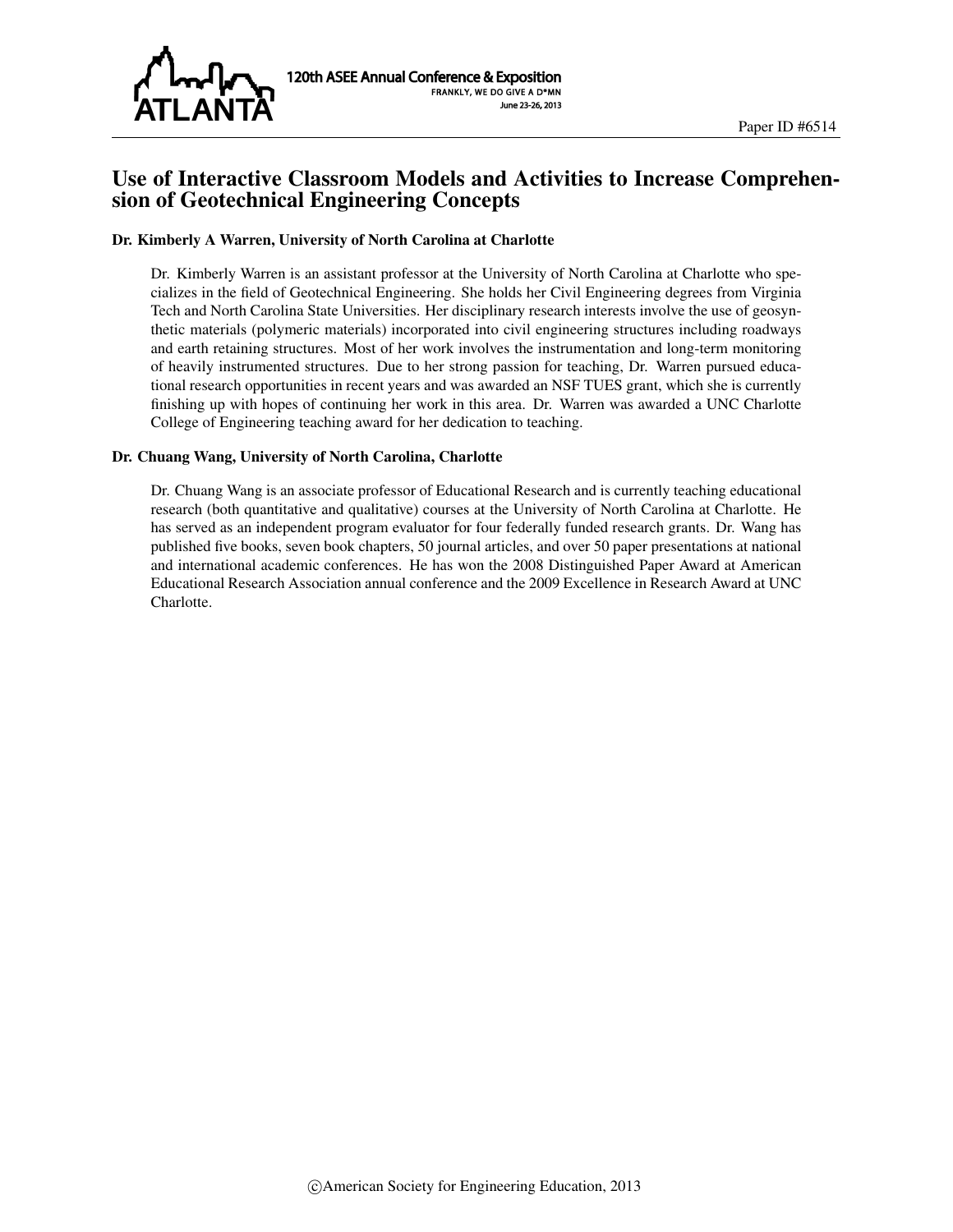# **Use of Interactive Classroom Models and Activities to Increase Comprehension of Geotechnical Engineering Concepts**

Most civil engineering programs require an introductory geotechnical engineering course that has a required laboratory component. Geotechnical Engineering involves fundamental concepts associated with soil mechanics, which are difficult for undergraduates to grasp using conventional lecture methods. While engineering students are capable of 'utilizing' equations to solve geotechnical problems, they have a difficult time 'comprehending' the equations, fundamental concepts, and the engineering application. The ability to reach higher levels of comprehension is contingent on mastery of the foundation material. It is important that faculty use diverse teaching methods and encourage students to elevate their level of thinking. One way of doing this is to facilitate interactive classroom experiences and learning.

As part of a four semester long course curriculum improvement research grant funded by the National Science Foundation Transforming Undergraduate Education in Science, Technology, Engineering, and Mathematics (TUES) Program, the use of interactive classroom tools referred to as Geotechnical Concept Tools (GCT) have been developed and are in the process of being evaluated. This project involves a required undergraduate Geotechnical Engineering course at the University of North Carolina at Charlotte. The intent is to create student-centered learning activities and interactive classroom models and/or visuals to evaluate their effect on comprehension and retention of fundamental Geotechnical Engineering concepts in the classroom while assessing preferred learning strategies. It is hypothesized that students who are challenged by conventional lecture delivery styles will benefit from a more diverse teaching method, but the use and formal assessment of these methods for a Geotechnical Engineering course is not well documented in the literature.

Participating students enrolled in this course during the first two semesters are taught using conventional lecture methods and considered to be the 'control group'. The GCT are implemented during the last two semesters, which will be completed during the spring 2013 semester. The final two groups of participants are referred to as the 'treatment group'. Qualitative and quantitative data are collected as part of a comprehensive evaluation plan that will be used to compare student learning outcomes in the 'treatment' and 'control groups'. It is important to note that the entire course curriculum was revamped prior to the start of this project to ensure that delivery methods and teaching techniques were the only thing changed. The structure of the material (organized into 'content modules') remains unchanged from semester to semester.

The purpose of this project is to 1) develop effective, innovative desk-top tools (GCT) that will promote a student-centered, interactive learning environment in the classroom, 2) implement the GCT to target multiple learning styles while identifying the challenges, 3) conduct an extensive evaluation of the impact of this effort, and 4) formalize a new model for use in engineering courses and programs. This paper will address the rationale for the research initiative and describe the course design, project participants, design methodology, and evaluation plan. To date, the baseline results from this project have been collected and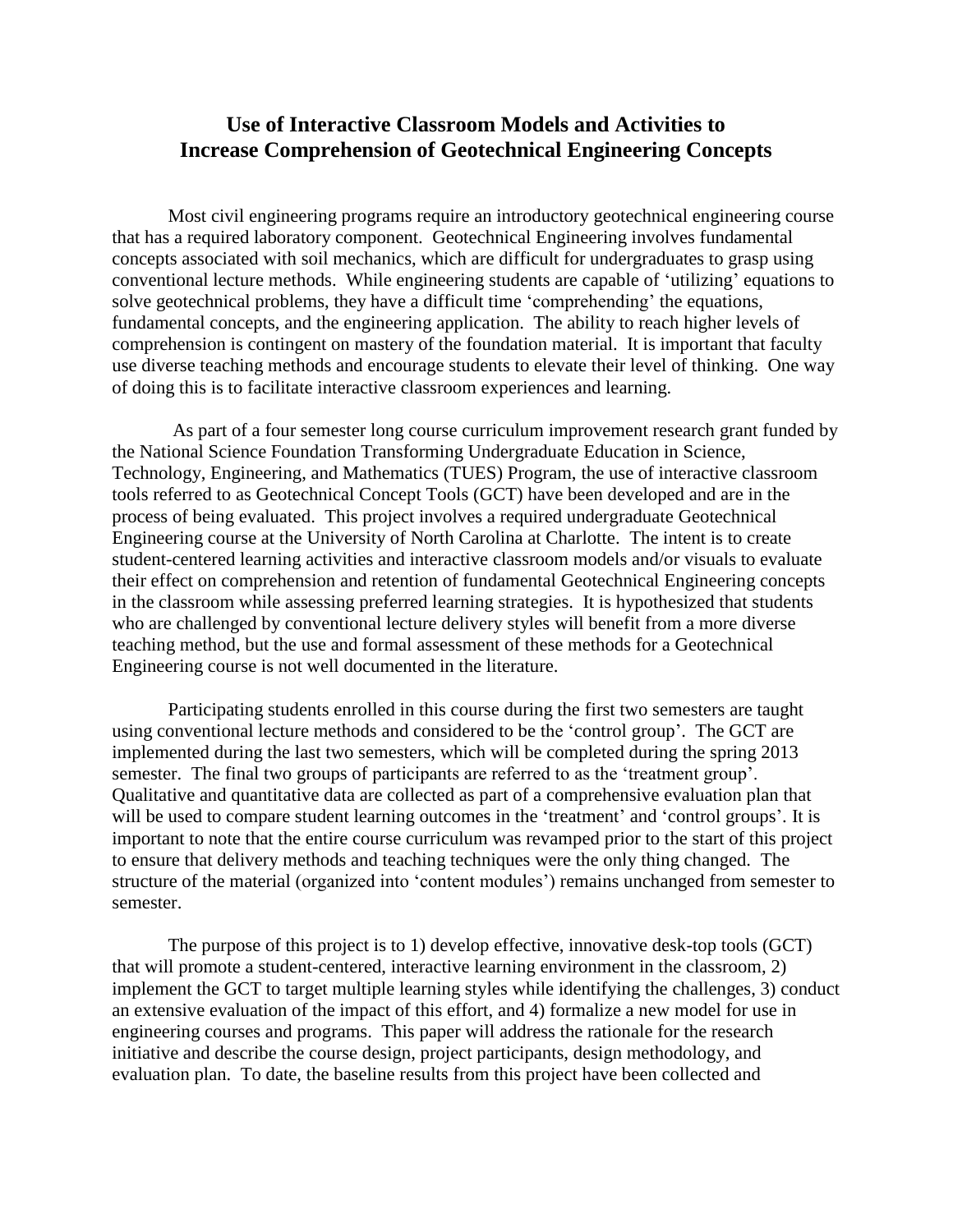analyzed<sup>1</sup>. Collection of the data for the 'treatment group' will be completed at the conclusion of the spring 2013 semester, and will be published in a subsequent paper.

#### **Rationale**

Bloom's Taxonomy<sup>2</sup> and Bloom's Revised Taxonomy<sup>3</sup> is a multi-tiered model that defines six cognitive levels of complexity: knowledge, comprehension, application, analysis, synthesis, and evaluation<sup>4</sup>. Engineering students beginning their core engineering curriculum struggle to move between "knowledge" and "comprehension". Entwistle<sup>5</sup> discusses a less complex model that incorporates three levels of learning and can easily be applied to University curriculum. Level 1 "surface learners" have mastered the memorization technique and use the equations without deep thought or evaluation. Level 3 learners adopt an in-depth approach, striving to comprehend the concepts and the application of the new material. Level 2 "strategic learners" fall between these two levels, commonly utilizing the surface approach, but they use their Level 3 skills only when necessary. Based on experience over years of teaching this course, most engineering students at the sophomore – early junior year level are clearly "surface learners", but some of the better students fall in the Level 2 category. However, all engineering students need to be Level 2 "strategic learners" that are working towards Level 3 at this stage in their curriculum.

Within the context of the Accreditation Board for Engineering and Technology (ABET), the lowest levels in any learning hierarchy model are incompatible with required ABET program outcomes. According to  $ABET^6$ , three of the 11 required ABET student outcomes include 1) the ability to apply knowledge of mathematics, science, and engineering (ABET student outcome [a]), 2) the ability to design and conduct experiments (ABET student outcome [b]), and 3) the ability to identify, formulate, and solve engineering problems (ABET student outcome [e]). It is important that engineering faculty of all disciplines continuously push the envelope and work to elevate student learning and comprehension so that they can apply the fundamental concepts in engineering design and decision making.

The existence of various learning styles has also been well documented and multiple classification systems have been developed. For example, the Felder-Silverman model<sup>7</sup> separates learning styles into four dichotomous categories: student learning can be 1) sensory or intuitive, 2) visual or verbal, 3) active or reflective, and 4) sequential or global. Parallel to this student learning model, corresponding teaching styles are either 1) concrete or abstract, 2) visual or verbal, 3) active or passive, and 4) sequential or global. Evidence suggests that the current student population has a diverse learning style. Therefore, the typical teaching approach (utilizing the abstract, verbal, passive, and sequential options) prevents students from reaching their full potential<sup>8</sup>. Felder and Brent<sup>8</sup> conducted a study that sampled over 2500 college students and professors around the world, and concluded that students and faculty are overwhelmingly visual learners even though material is more often than not delivered verbally. Additionally, students tend to comprehend more using their sensory, active, and global learning skills, but the delivery of the material does not reflect these strengths. Incorporating a variety of learning styles into the classroom is a challenge, but it is necessary to enable students to achieve a higher level of comprehension. Engineering education must move towards a student-centered,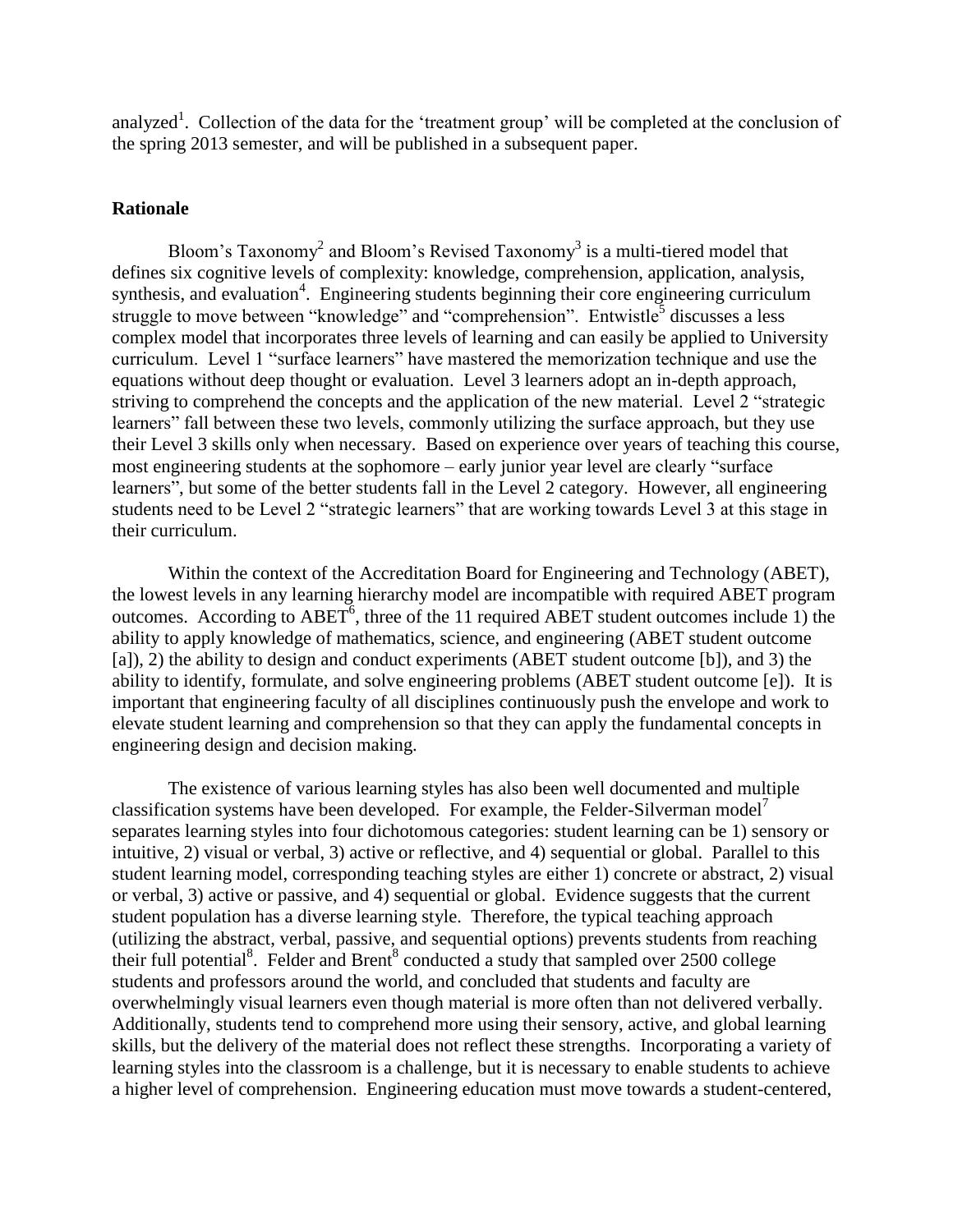interactive learning environment where the responsibility of learning is shared between student and faculty.

Alternative teaching methods have been developed in the past and some are listed below but it is important to note that these methods do not include a specially developed assessment plan and external review of their educational impact. Within the geotechnical arena, Dr. David Elton at Auburn University published a series of simple experiments that demonstrate many fundamental geotechnical concepts including effective stress, dilation, and shear strength using the concrete, visual, and active approaches<sup>9,10</sup>. Wartman<sup>11</sup> discusses the use of physical modeling to enhance geotechnical education, focusing primarily on the use of a centrifuge to demonstrate seepage and limiting equilibrium problems. This demonstration enabled students to physically control the experiment and witness failure mechanisms and transports using visual and active approaches. Likos and  $Lu^{12}$  used a simple permeameter in the classroom to demonstrate contaminant transport so that students could observe the measurements to determine soil parameters. In all cases, abstract concepts were placed in the hands of students, which generated an active learning environment. In other areas of engineering, Felder<sup>13</sup>, Unterweger<sup>14</sup>, and Estes<sup>15</sup> documented their experiences with active learning exercises. In summary, most of these efforts were specific demonstrations that were incorporated for immediate impact, but the instructors did not systematically incorporate a series of planned experiments nor did they fully evaluate their impact on comprehension and retention of fundamental concepts, which is the goal of this study.

Geotechnical Concept Tools (GCT) have been developed as part of the research initiative involving a course curriculum improvement effort for a required Civil Engineering course at the University of North Carolina at Charlotte. Sometimes it takes something as simple as a 3D object in front of a student for their "light to turn on". The goal is to use innovative desktop models, three dimensional visuals, and interactive teaching techniques to increase comprehension and retention. The author of this paper previously conducted a survey of all Geotechnical Engineering faculty associated with the United States Universities Council on Geotechnical Education and Research (USUCGER) to determine what classroom innovations have been used. The author confirmed that many faculty members across the US have similar ideas, but successes and failures (if attempted) are rarely documented or disseminated. The purpose of this research initiative is to harness ideas US wide, develop effective, innovative tools that will provide students with an interactive, visual learning experience in class, implement these tools while identifying the challenges, and conduct an extensive evaluation of the impact of this effort so that a formalized model can be developed and presented to the engineering community for use in their programs.

#### **Course Design**

As part of the curriculum enhancement effort of this project, the existing Geotechnical Engineering course is organized into four main content modules: 1) Soil Structure, 2) Seepage and Effective Stress 3) Consolidation, and 4) Shear Strength. These modules and their supporting lectures were designed so that they could be taught using a more conventional lecture delivery method without the GCT during the first two semesters followed by the integration of the GCT into the course during the last two semesters. The material remains the same, but the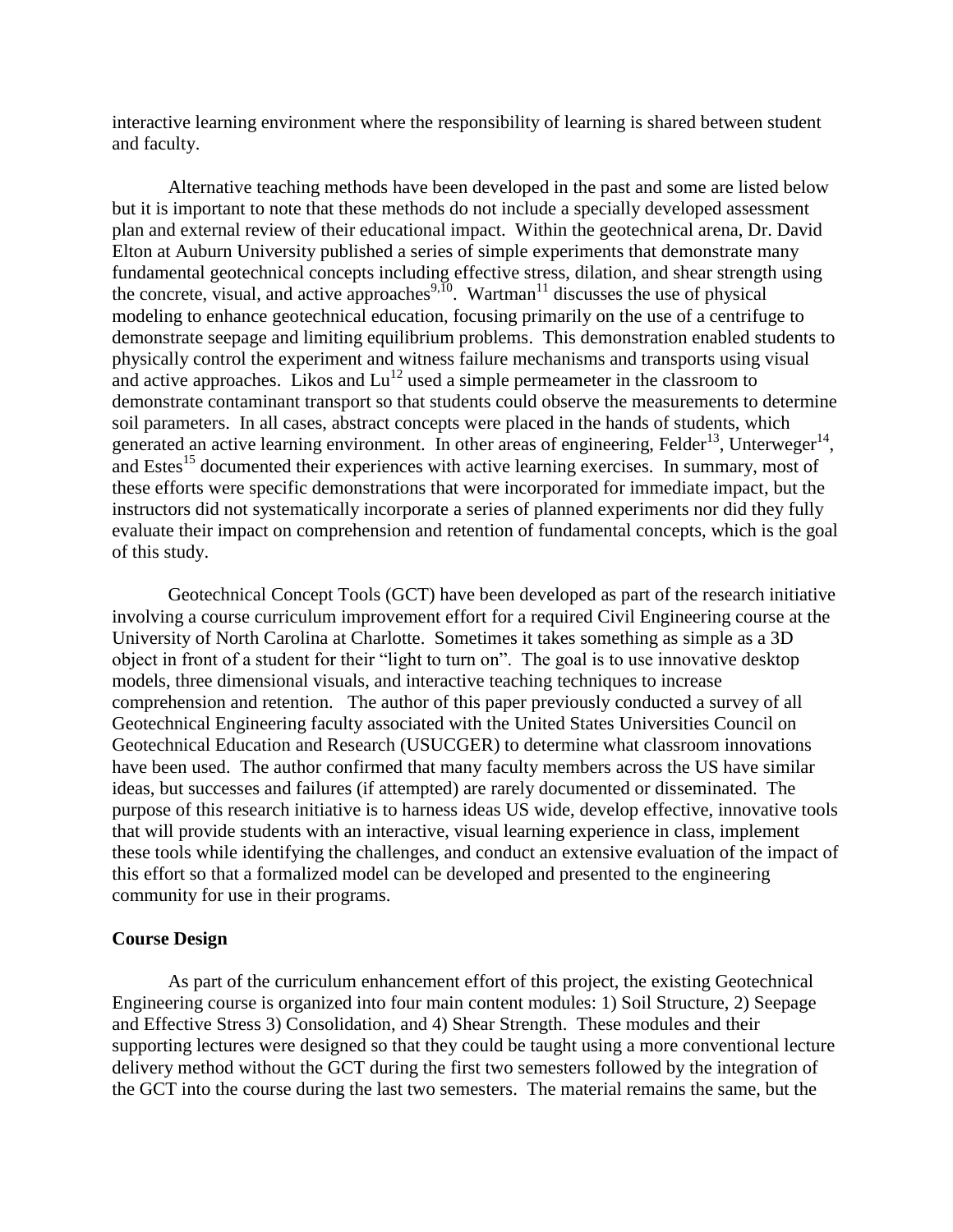delivery methods are altered to accommodate various learning styles. GCT will provide the students with an opportunity to visualize (in 3D), interact, and manipulate models to develop comprehension and promote a student-centered learning environment. Table 1, Table 2, Table 3, and Table 4 summarize the details of the GCT, and Table 5 displays the course schedule, divided by content module. The module and GCT number for the exercises listed in Tables 1 through 4 are depicted as footnotes on the course schedule in Table 5.

Sample photographs of some of the GCT are displayed in Figure 1 (Module 1), Figure 2 (Module 2), and Figure 3 (Module 4). GCT fall into one of three basic categories. Some GCT are distributed directly to the students as visuals that they can touch and evaluate on their own. Other GCT are larger scale 3D models that are utilized as part of a brief classroom demonstration that is designed to accentuate important concepts. The remaining GCT involve interactive and engaging classroom activities that promote a student-centered atmosphere inside the classroom. Many of these tools, models, and activities are intended to replace the dull sketches drawn on the board and conventional one-way communication methods. Because most of the GCT are classroom visuals of some kind or replace a delivery method that was used previously, there was very little (if any) additional time required to implement these changes during the first treatment group conducted in fall 2012.

### Table 1. Summary of Module 1 Geotechnical Concept Tools (GCT)

### **Module (Number) Lecture Title**

## **1(1) Subsurface Exploration:**

The first lecture is utilized to display photographs of typical drilling operations, Standard Penetration Testing (SPT), Cone Penetrometer Testing (CPT), and common sampling techniques (split spoon samplers, Shelby tubes, bag samples) to introduce the topic and stimulate their interest visually. Two of the most common soil samplers (i.e. Split Spoon Sampler and Shelby Tube) are passed around the classroom and one section of a hollow stem auger is displayed. Having the auger in the classroom enables the instructor to demonstrate how each sampler is introduced into the soil through the auger.

## **1(2) Subsurface Exploration:**

During the following recitation period, the students are divided into groups to evaluate 15 clear acrylic tubes representing 15 split spoon samples collected during a subsurface investigation. Students are informed that the 15 samples were acquired from three drilled borings, and each acrylic tube is labeled with surface elevation, sample depth, visual soil classification, boring number, and blow count information. Groups use the information on the samples to fill in the columns of pre-prepared boring logs. The transfer of information from real samples to the logs simulates the process conducted in the field by the technician. Students are expected to create a soil profile (a two dimensional view of the subsurface) from their newly created boring logs.

### **1(3) Phase Diagrams:**

All phase diagram equations and calculation steps are displayed on poster-size visuals displayed at the front of the classroom to facilitate the learning and memorizing of the equations. It is critical that the students memorize these equations due to their fundamental importance. The equations are introduced systematically while incorporating quick demonstrations when possible.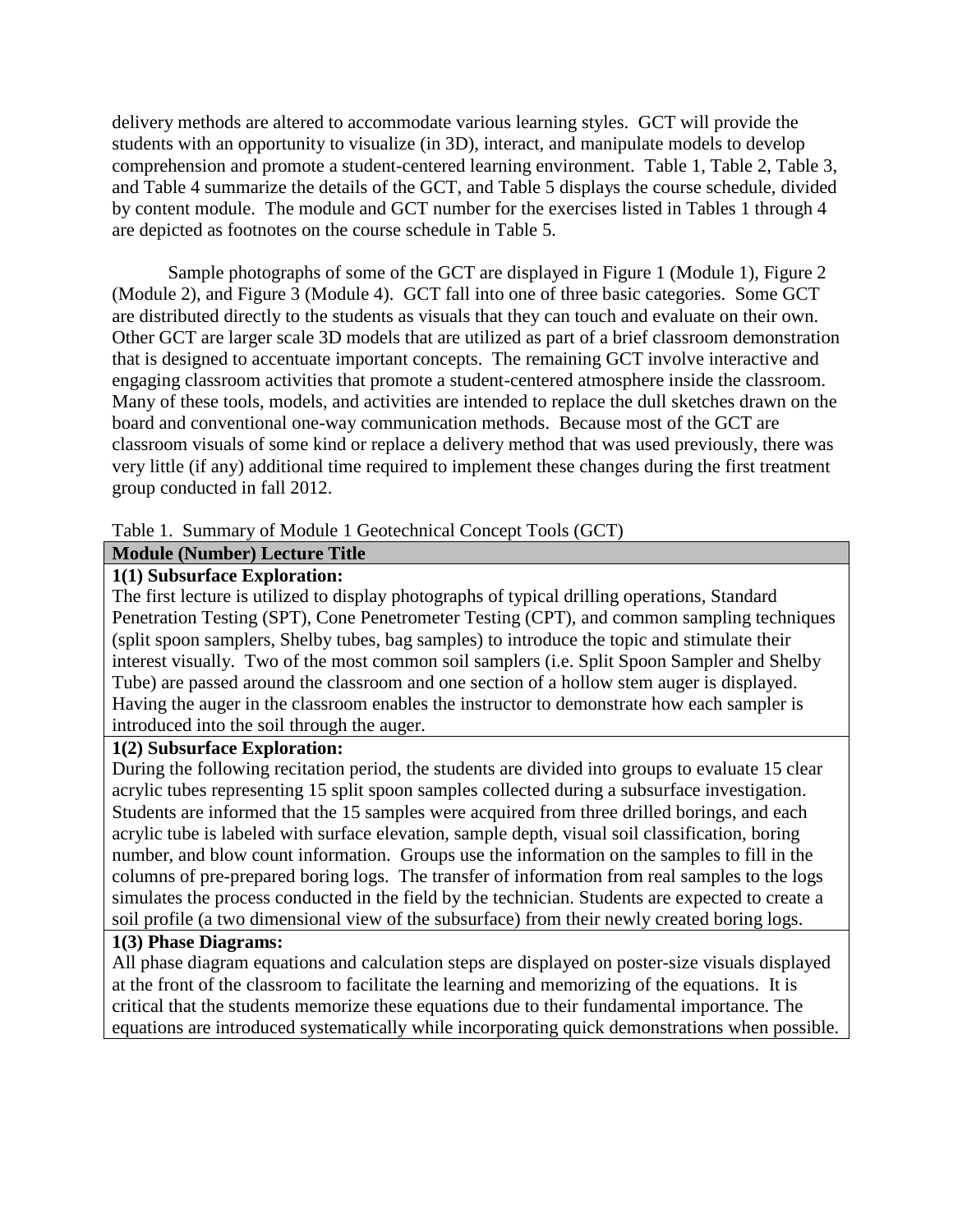## Table 1. Summary of Module 1 Geotechnical Concept Tools (GCT) (continued)

## **Module (Number) Lecture Title**

## **1(4) Soil Structure and Index Properties:**

A 'Soil Identification Card', a set of four soil vials, and two gradation bags are provided to the students as desktop visuals during this lecture. The card displays illustrations of the main soil types and variations (i.e. clay, silt, sand, gravel), the particle size ranges in accordance with the United Soil Classification System (USCS), various particle shapes and gradations, and the structure of common clay minerals including Kaolinite and Montmorrilonite. The soil vials provide samples of fine-grained material, fine sand, coarse sand, and gravel. The gradation bags display the difference between a poorly graded soil and a well graded soil.

## **1(5) Soil Structure and Index Properties:**

To demonstrate the importance of shrink/swell properties in some specific clay minerals, a simple demonstration is conducted during this lecture. At the beginning of the lecture, large Bentonite pellets (an active clay mineral that expands significantly when hydrated) are placed in a tin pie pan elevated on rubber stoppers inside a shallow mixing pan. A student is asked to fill the mixing pan and pie pan with water to hydrate clay mineral. The change in height is monitored using a dial indicator. This simple experiment will be used to demonstrate the possible effects of high swell soils beneath or beside structures.

## **1(6) Soil Structure and Index Properties:**

To better illustrate particle-to-particle interaction, 'Soil Shear Boards' are utilized as part of a simple in-class demonstration. The boards are constructed by gluing coarse sand and fine gravel size particles to the surface of flat wooden boards with handles on the back so that the instructor can push them together (soil-to-soil) and demonstrate the frictional interaction that occurs when soil particles shear against each other. While this demonstration is best placed in the shear strength lecture (Module 4), it is first introduced in this section to illustrate the dependency of soil shape and size on particle-to-particle interactions. These boards are used continuously throughout the semester to show particle-to-particle interaction and to discuss effective stress and shear strength concepts.

## **1(7) Compaction:**

To demonstrate that fine-grained soils compact differently than coarse-grained soils, a simple in class demonstration is conducted using two clear, graduated cylinders. One cylinder is filled with loose, dry sand and the same total volume of kaolin is placed in a second graduated cylinder. For the sand sample, static pressure is applied to the surface to compact the material with very little impact. Vibration is used as an alternative method of compaction on the sand with great success, which is visually apparent to the students. For the kaolin sample, vibration is used first with little impact and static pressure is used subsequently with big impact. Furthermore, students are expected to calculate the initial and final void ratio for each sample using their knowledge of phase diagram relationships, further highlighting the range of void ratios for each soil type.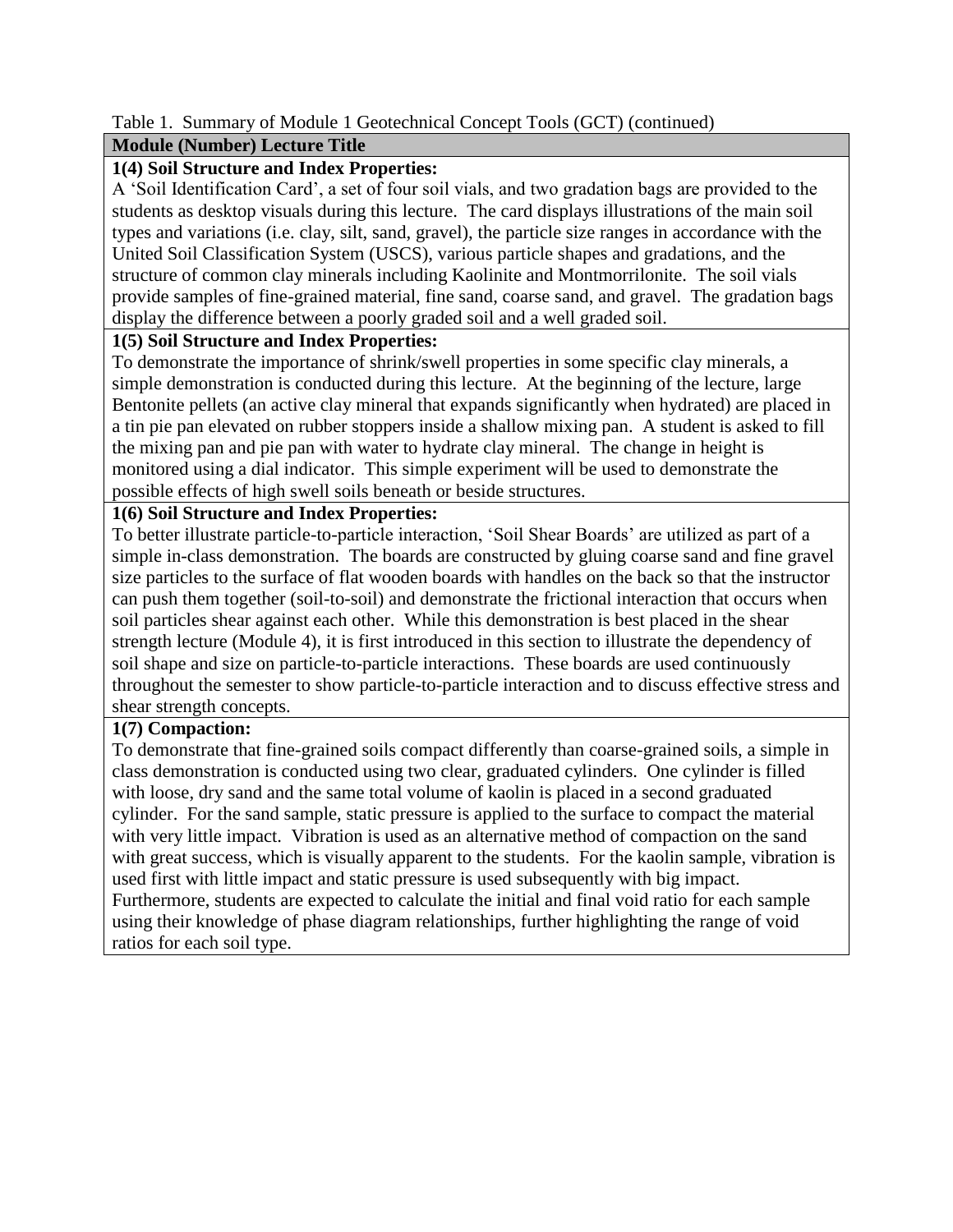





(c)



(d)



Figure 1. GCT from the Soil Structure Content Module: (a) soil samplers; (b) site investigation class exercise; (c) soil swell demonstration; (d) soil vial visuals; (e) classroom interactions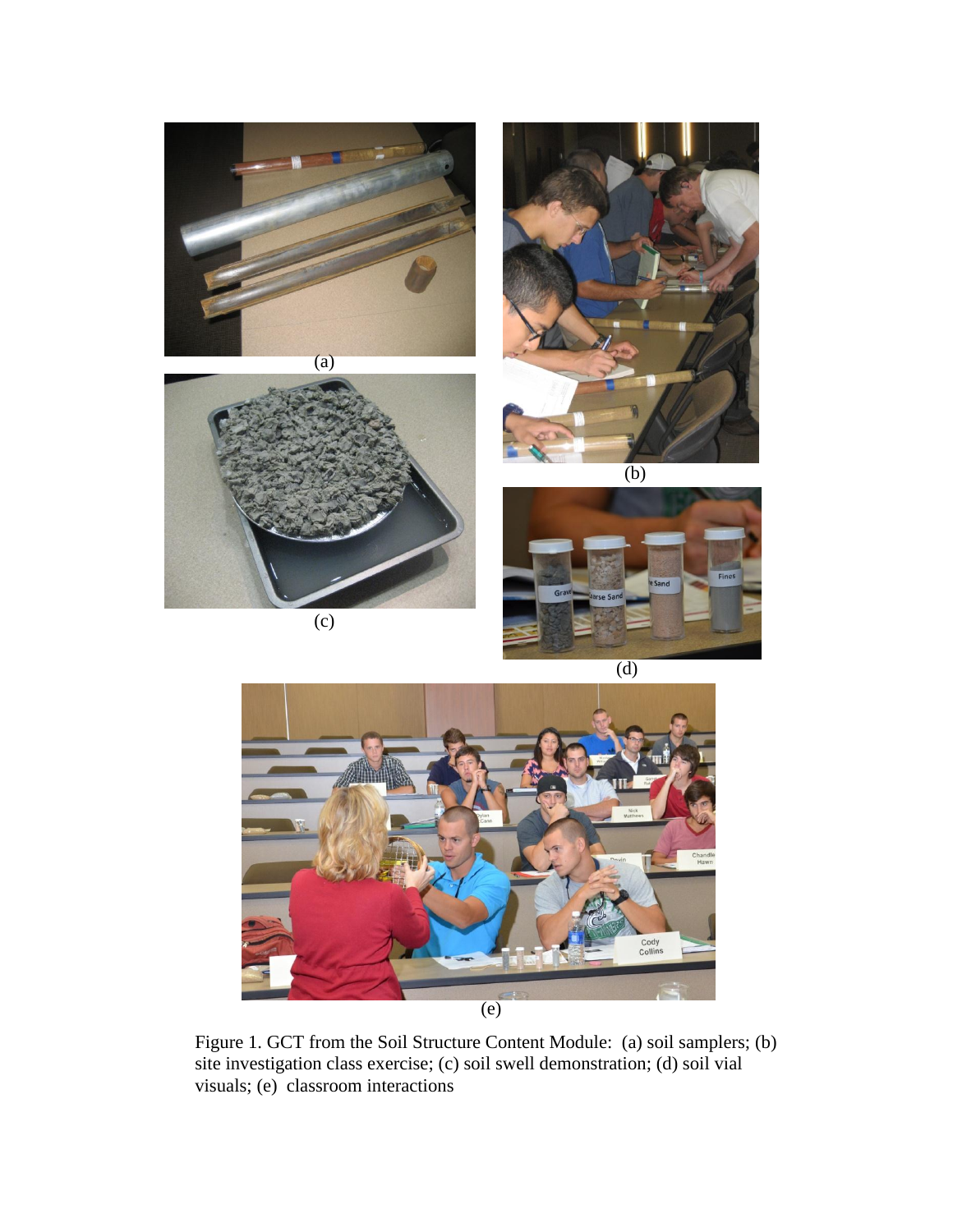### Table 2. Summary of Module 2 Geotechnical Concept Tools (GCT)

## **Module (Number) Lecture Title**

## **2(1) One-Dimensional (1D) Seepage:**

A constant head permeameter system that includes a prepared soil test specimen and portable manometers with tubing attached is utilized in the classroom without water to create a visual learning model. This equipment is used to demonstrate fundamental 1D seepage concepts including elevation head, pressure head, total head, head loss, and hydraulic gradient pressure before covering permeability and Darcy's flow equation. The classroom model is also used to create example problems that are worked out in class interactively with the students. Because water cannot be induced inside a classroom, some information must be assumed and/or given, but the students enjoy having something set up in front of them to view and touch.

## **2(2) Two-Dimensional (2D) Seepage:**

2D flow equations are developed from the 1D Darcy flow equation and solved using a graphical solution to Laplace's energy equation termed a flow net. While students are required to draw a flow net by hand), and learn about flow and equipotential lines displayed on paper, a fully operational flow net box inside the classroom provides a significant learning model for the students. A flow net box is constructed using 0.5" thick acrylic sheets. The box is 24" long by 18" tall by 12" deep, and the bottom of the sheet pile wall that separates the head water from the tail water is approximately 8" from the bottom of the box. Compression fittings are installed at different elevations on each end of the flow net box to adjust the constant heads on each side of the sheet pile wall to induced flow through the sand as needed. A powder dye installed in filter paper at select points at the soil surface on the upstream side is utilized to create colored flow lines through the sand as 2D seepage occurs. The system is set-up prior to class so that the 2D flow system reaches equilibrium conditions and the flow lines are almost complete when the box is carefully rolled on a cart to the classroom. The model is also used to review fundamental concepts needed to perform their calculations. For example, concepts including initial and final total hydraulic head, head loss, flow lines, and equipotential lines are defined directly on the model while a grease pencil is used to draw the equipotential lines directly on the front of the box. Subsequently, the instructor is able further demonstrate how to calculate elevation head, total hydraulic head, pressure head, and pore pressure at any point within the flow net medium.

# **2(3) Soil Stress:**

It is difficult for students to visualize both normal and shear stresses in three dimensions (3D) and then transpose the correct stress vectors to a 2D medium assuming plain strain conditions for various applications (e.g. retaining walls). A 3D wooden cube (3" sides) labeled with all normal and shear stresses is provided to each student to be used as a desktop model during this lecture. Additionally, these small models will be used during the discussion of Mohr's Circle and the 'Pole Method' to help them visualize changes in stress on various planes.

## **2(4) Effective Stress:**

Two acrylic 'Subsurface Soil Columns' (6 foot long) are constructed using various soils. Each column contains a different subsurface profile containing the unit weight information and water table location. After introducing the concepts associated with effective stress, the students are asked to work in groups of two to solve effective stress example problems using these classroom models. Students need to measure the soil depths themselves, gather the unit weight information, and make the necessary total stress, pore pressure, and effective stress calculations as part of the classroom assignment.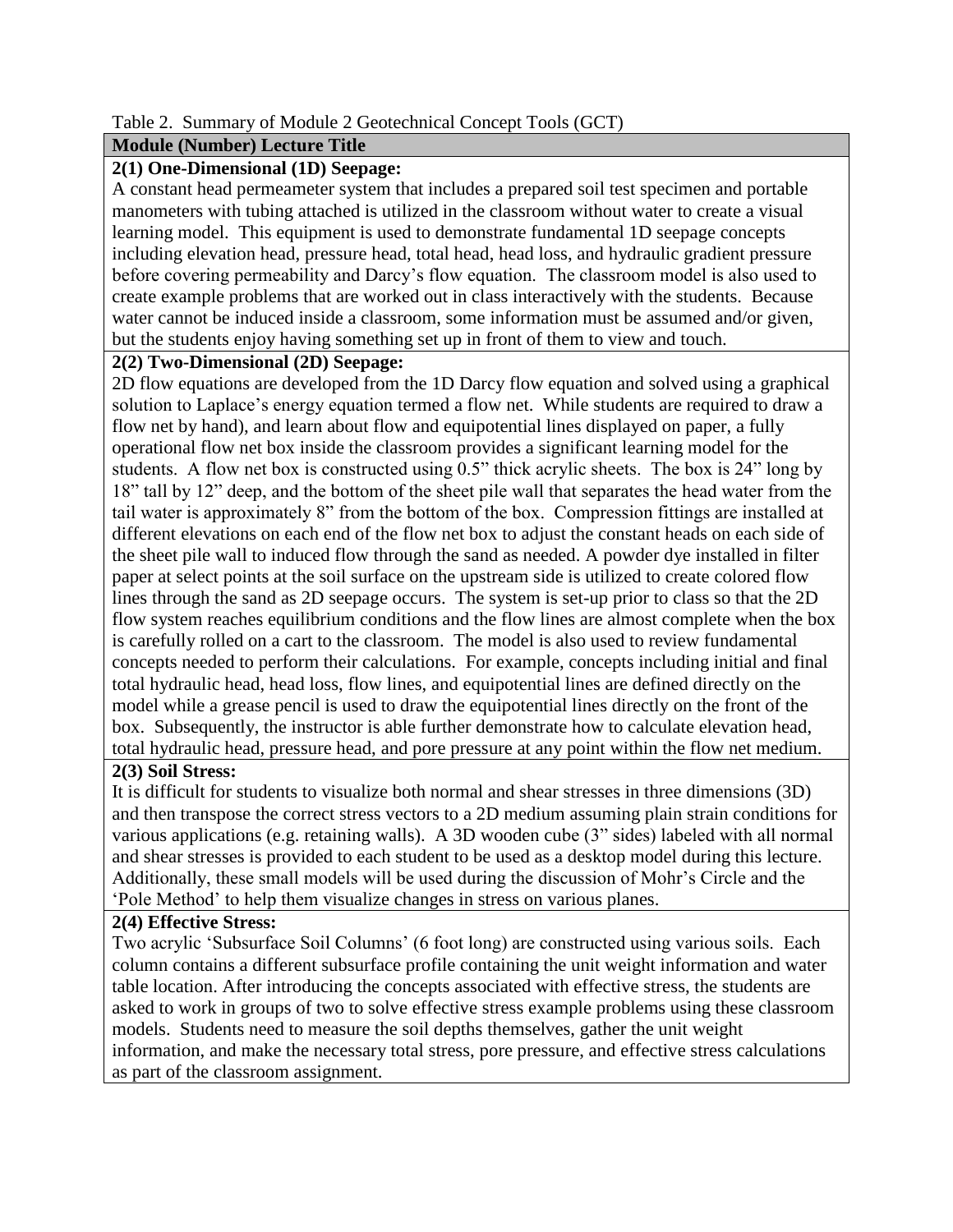



(b)







(e)



Figure 2. GCT from the Seepage – Effective Stress Content Module: (a) 1D Seepage Demonstration; (c) 1D Seepage Soil Specimen; (d) flow net box; (e) flow net demonstration; (f) soil columns; (g) soil stress cubes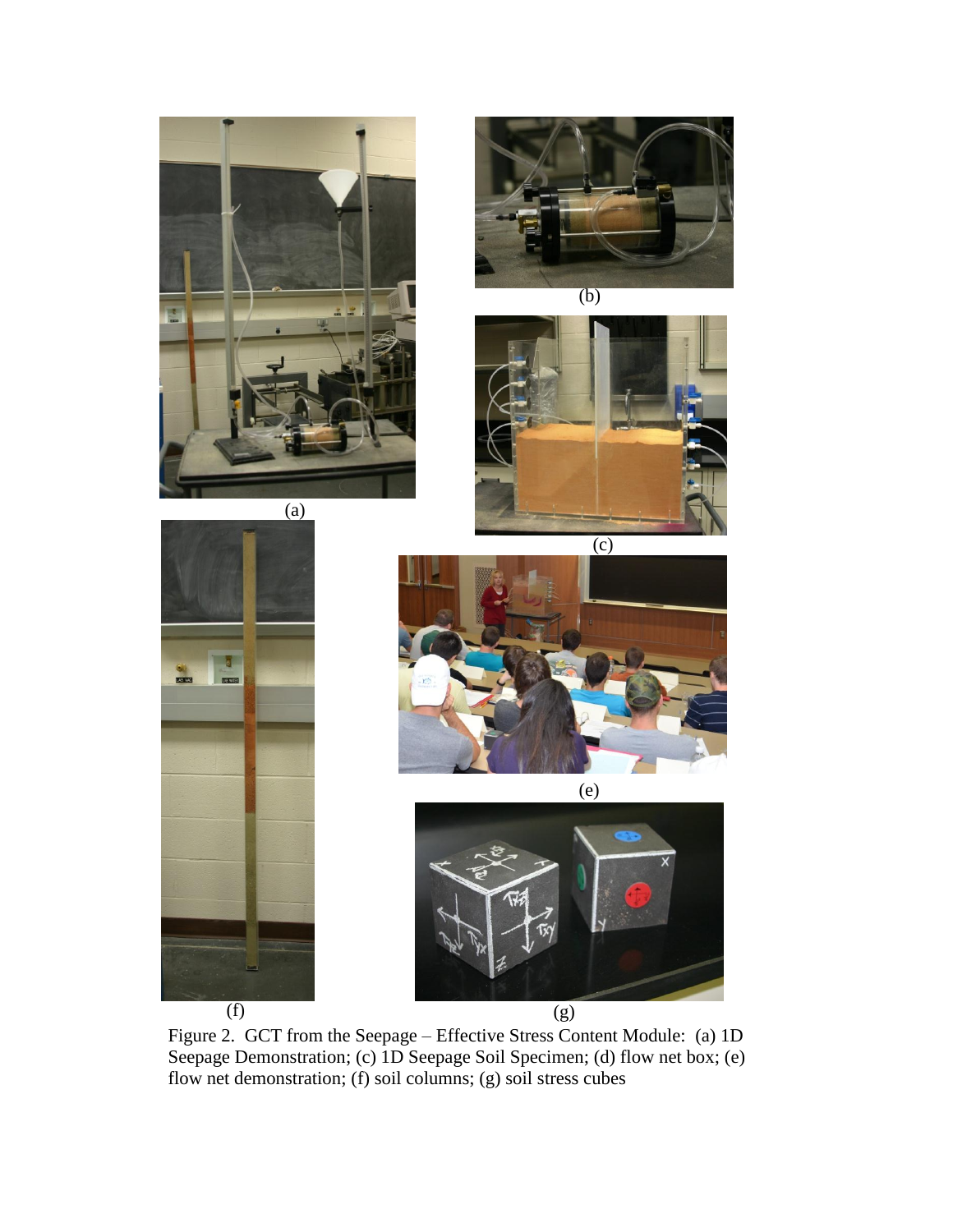## Table 3. Summary of Module 3 Geotechnical Concept Tools (GCT)

## **Module (Number) Lecture Title**

## **3(1) Consolidation:**

Due to the importance of 1D consolidation concepts, an entire lecture is utilized to cover the classic 'Spring Analogy'. This analogy compares the process that occurs during consolidation of clay soil to a spring situated inside a saturated cylinder, loaded by a piston. To set the stage for this discussion, the illustration associated with each of the four phases of this analogy will each be illustrated on a large poster that will be taped to the chalk boards positioned around the classroom. During the course of this discussion, fundamental equations for each phase will be developed to discuss the changes in pore pressure and effective stress during the consolidation process. Subsequently, an example problem will be utilized to make calculations using the same equations to demonstrate the effects on pore pressure and effective stress using numbers and a real-world application. The instructor will utilize this period to pull the information from the students as part of an interactive, engaging classroom exercise.

### **3(2) Consolidation:**

The second lecture is spent developing the most basic equation for 1D consolidation  $(H_0/(1+\epsilon_0)^*\Delta e)$  using basic phase diagram relationships. Students will then be asked to develop the three consolidation settlement equations shown in the text using this relationship in conjunction with the consolidation curve. A soil subsurface with an applied structural load will be displayed on the board as an example problem. The structural load will be changed to reflect three different stress ranges from the initial to the final consolidation conditions (i.e. stress ranges will extend across the normally consolidated curve only, overly consolidated curve only, and across both parts of the curve). Three posters illustrating a typical consolidation curve will be hung in the classroom and the students will be challenged with calculating the initial and final effective stresses for each of the stress ranges and plotting them on each of the posters. The instructor will then interactively guide them through the development of the three main settlement equations. This exercise will enable the students to tie a real example to the development of the supporting equations with the hope that comprehension of the material will be enhanced.

## **3(3) Consolidation:**

To demonstrate the differences between a singly drained and doubly drained soil system, two clear, plastic boxes are outfitted to illustrate the differences in these subsurface profiles, and a grease marker is used to show how the longest drainage path is evaluated in each scenario.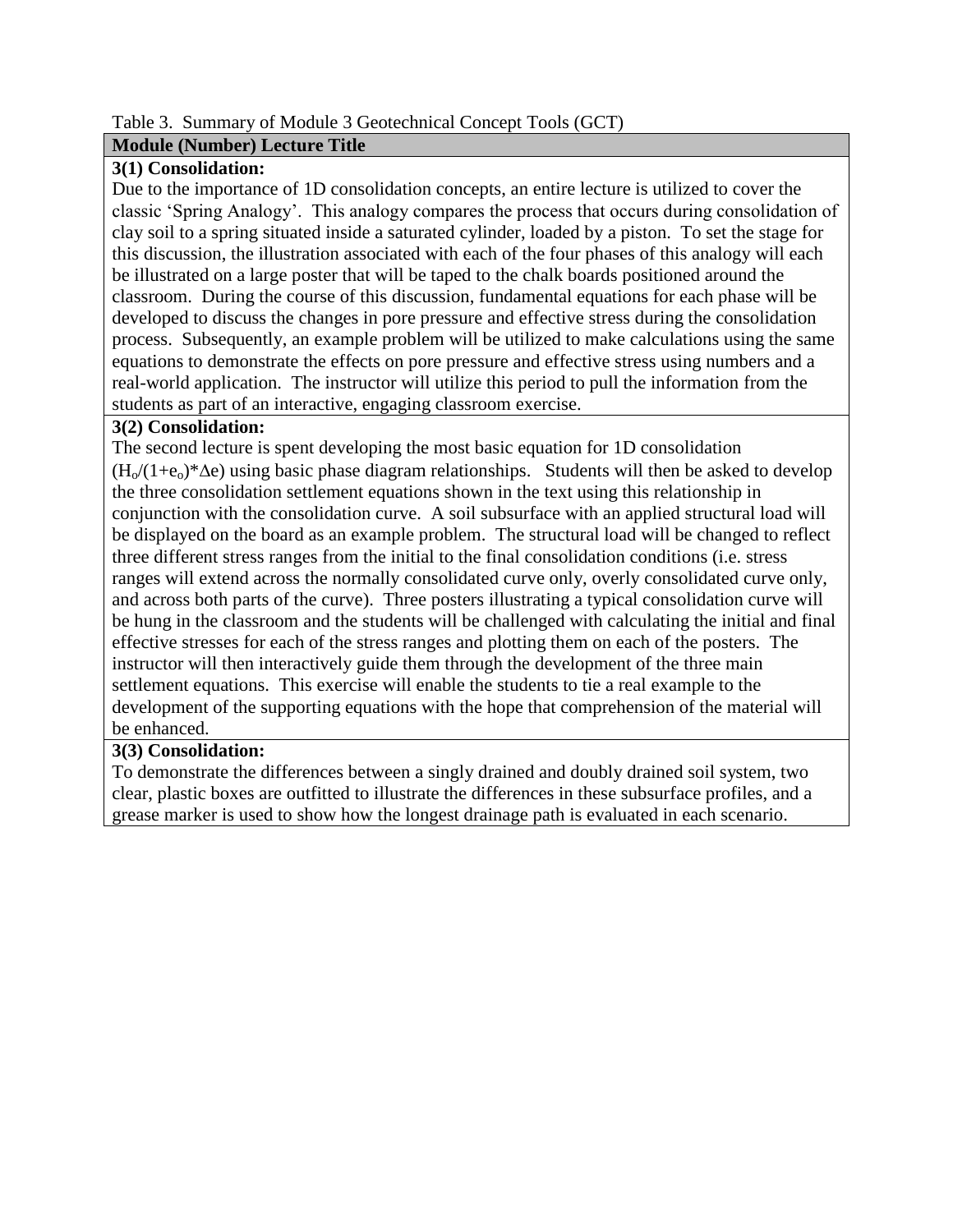### Table 4. Summary of Module 4 Geotechnical Concept Tools (GCT)

#### **Module (Number) Lecture Title**

### **4(1) Shear Strength Fundamentals:**

The 'Soil Shear Boards' are incorporated into this lecture again to demonstrate the importance of normal stress on the shear strength of the soil. To create another interactive but simple way of driving this point home, the instructor asks for three volunteers (two small students and one larger student, if possible). A small student will sit on one chair and a larger student will sit on an identical chair next to them. Additionally, the larger student will hold a bucket of soil in their lap to increase their own vertical load. The third person will then act as the shear force, pushing each person in their chair across the floor. The shear force volunteer will be asked to comment on how easy or hard it was to push each person. The instructor will point out that the frictional resistance between the chair and the floor is the same for each (same  $\mu$  factor) so in this analogy, the shear strength (ability to resist) is dependent on the vertical load. While this point seems obvious for people pushed on chairs, this same concept is not intuitively understood when it comes to the fundamentals of shear strength in soils so it is a simple demonstration that drives an important point home to the students.

### **4(2) Shear Strength Fundamentals:**

To illustrate the concept of liquefaction, loose, saturated sand is installed inside of a 5-gallon bucket, and a metal structure is placed on top of the soil foundation. The instructor puts a static force on the surface of the sand to show that this building appears to be on a solid soil foundation. Subsequently, the bucket is hit repetitively with a rubber mallet to simulate an earthquake force (hard and fast) and students will witness the loss of strength in this soil as the building begins to sink into the soil without any effort. The process of liquefaction and the impact on the strength of the soil is discussed.

#### **4(3) Shear Strength Fundamentals:**

A triaxial cell is outfitted with a soil specimen inside the cell to provide a visual for the students as the three triaxial tests are discussed. The soil specimen is constructed using cement to hold it together since a confining pressure cannot be applied in a classroom environment. With a 3D model in the classroom, this complicated test can more easily be described for each of the three cases (CD, CU, and UU triaxial tests) and the instructor can show them how the plumbing controls the drainage of the test during the consolidation and shear phases of the test.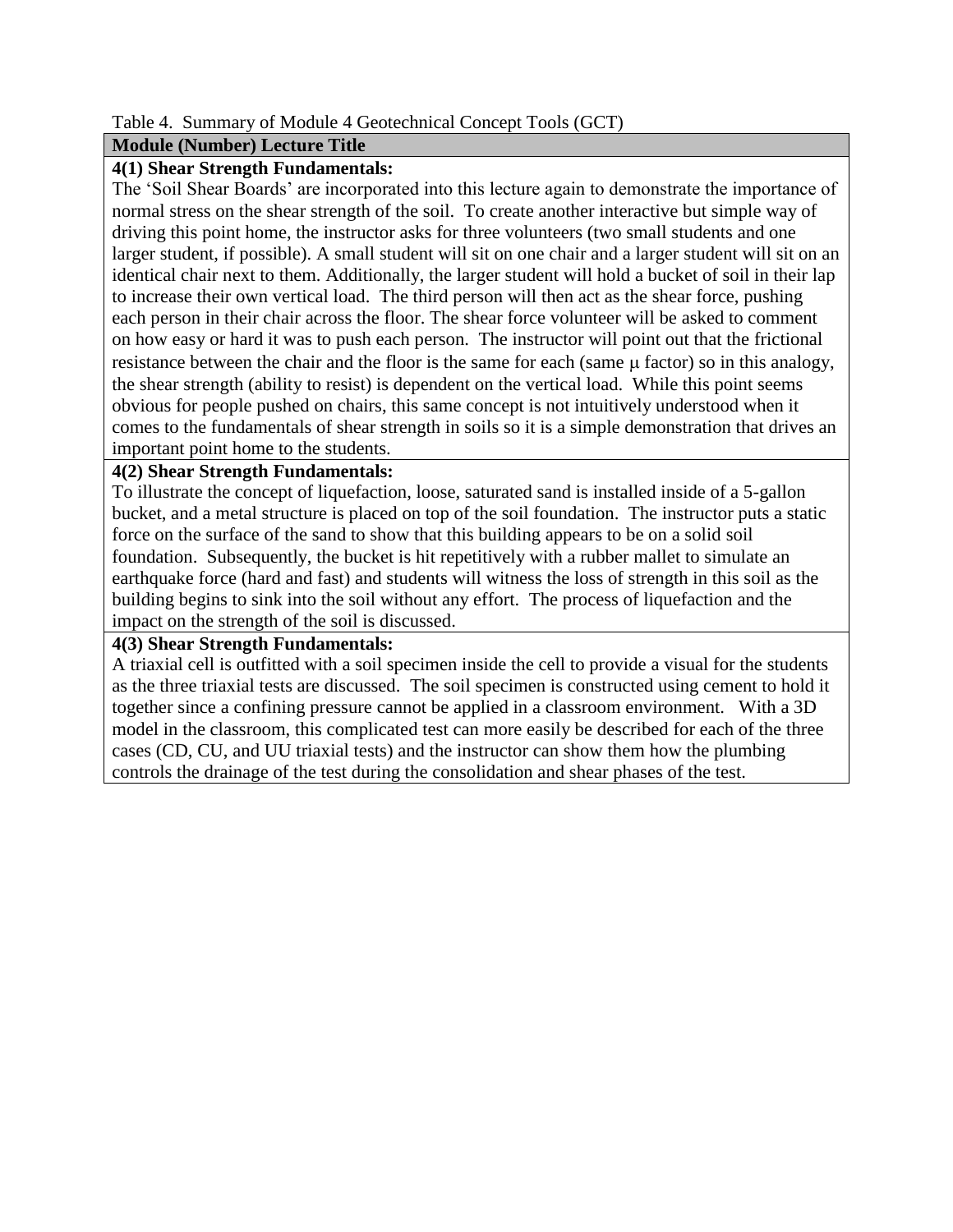### Table 4. Summary of Module 4 Geotechnical Concept Tools (GCT) (continued)

## **Module (Number) Lecture Title**

## **4(4) Shear Strength Fundamentals:**

To better demonstrate the reason why a CD triaxial curve is different than a UU triaxial curve, I will fill six Ziploc bags with the same number of foam peanuts and fill them with water. Each bag represents a different test specimen generated using the same soil and initial conditions. For the first three bags associated with the CD triaxial test, I will drain most of the water out of bag 1, less water out of bag 2, and a smaller amount of water out of bag 3. A continuous water decrease is supposed to be analogous to a continuous increase in confining pressure during the first phase of the CD triaxial test. The instructor will then compress the foam peanuts inside the bag to simulate the second shear phase of the test. The goal is to demonstrate the differences in particle-to-particle interaction depending upon the initial confining pressure during the initial consolidation phase, and help the students understand how the failure curve is developed. Subsequently, no drainage will occur for the test specimens simulated in bags 4, 5, and 6, which replicates the unconsolidated phase of a UU triaxial test. The instructor will then squeeze these three bags to simulate the second shearing phase of the UU triaxial test. Through discussion, the reason for the horizontal failure curve of a UU triaxial test will become evident. This simple exercise enables the students to visualize and better comprehend soil behavior under various drainage and testing conditions.

## **4(5) Lateral Earth Pressure Theory:**

To demonstrate the concepts of "at rest", "active", and "passive" soil states, a small test is constructed using clear acrylic sides for the front and back and plywood for the two sides and bottom. The box will be filled with ¼" diameter dowels cut to the width of the box. Before the dowels are deposited in the box, a plastic sheet wall is inserted vertically in the center of the box, dividing the box into two halves. During the demonstration, the sheet wall is rotated to simulate movement of a retaining wall (passively on one side and actively on the other), and the effect of the dowels will be monitored. The class looks at the failure wedge on each side and talk about the effect of the lateral pressure (increase or decrease) for each case.

### **4(6) Lateral Earth Pressure Theory:**

A 3D model of a common earth retaining structure is used as a visual during this lecture. The model is housed inside of a box that has a clear, acrylic front side so that the profile of the structure and the soil behind it can be viewed by the students. As the instructor works an example problem in class, she will utilize a grease pencil on the front of the model to draw the pressure diagram and annotate as needed.

### **4(7) Slope Stability:**

A 3D model of an embankment is used as a visual during this lecture. The model is housed inside of a box that has a clear, acrylic front side so that the profile of the structure and the soil behind it can be viewed by the students. As the instructor works an example problem in class, she will utilize a grease pencil on the front of the model to draw an example failure surface and discuss the concepts of an equilibrium analysis.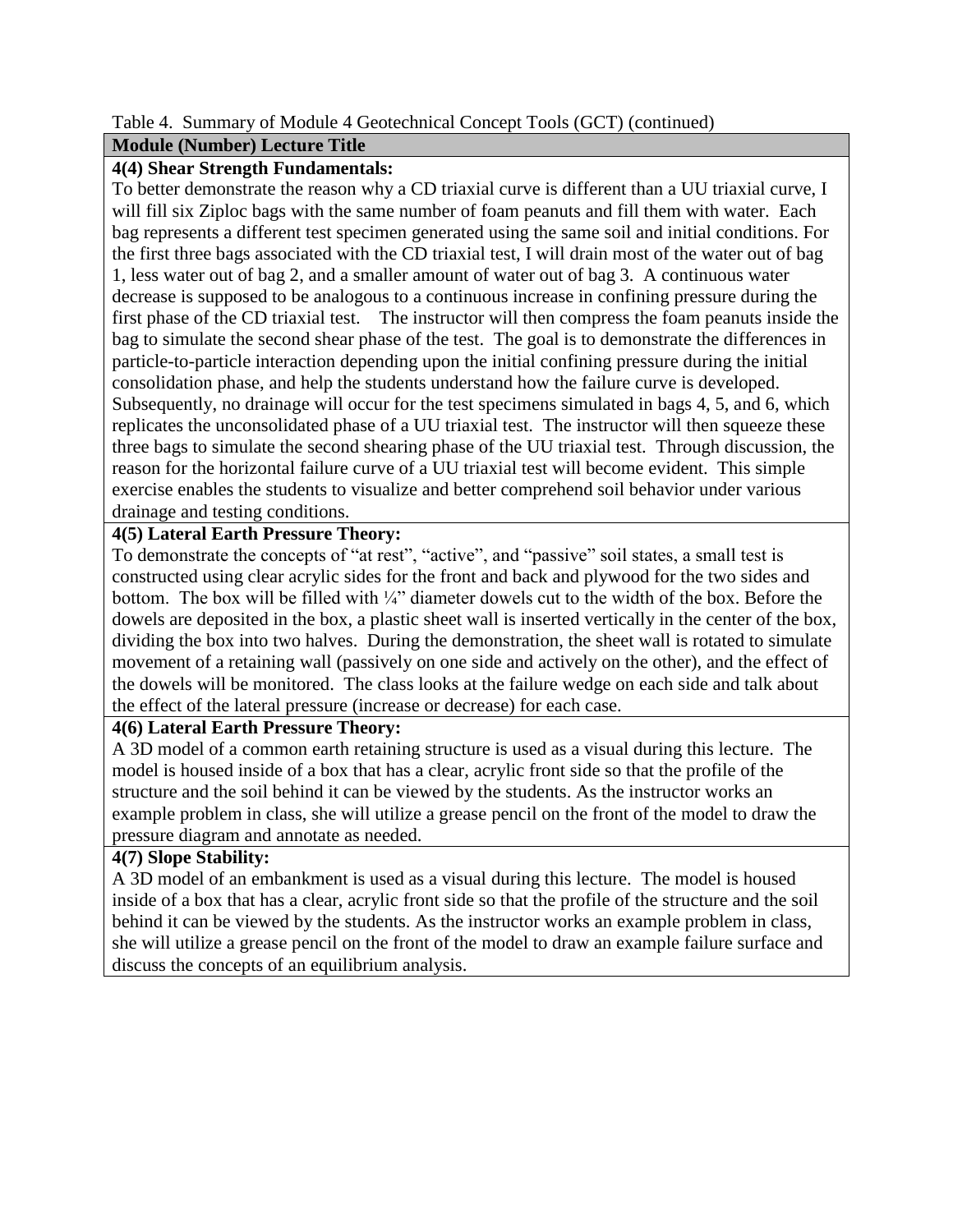

Figure 3. GCT from the Shear Strength Content Module: (a) shear boards; (c) triaxial test specimen; (d) triaxial testing demonstration; (e) lateral earth pressure demonstration; (f) slope stability demonstration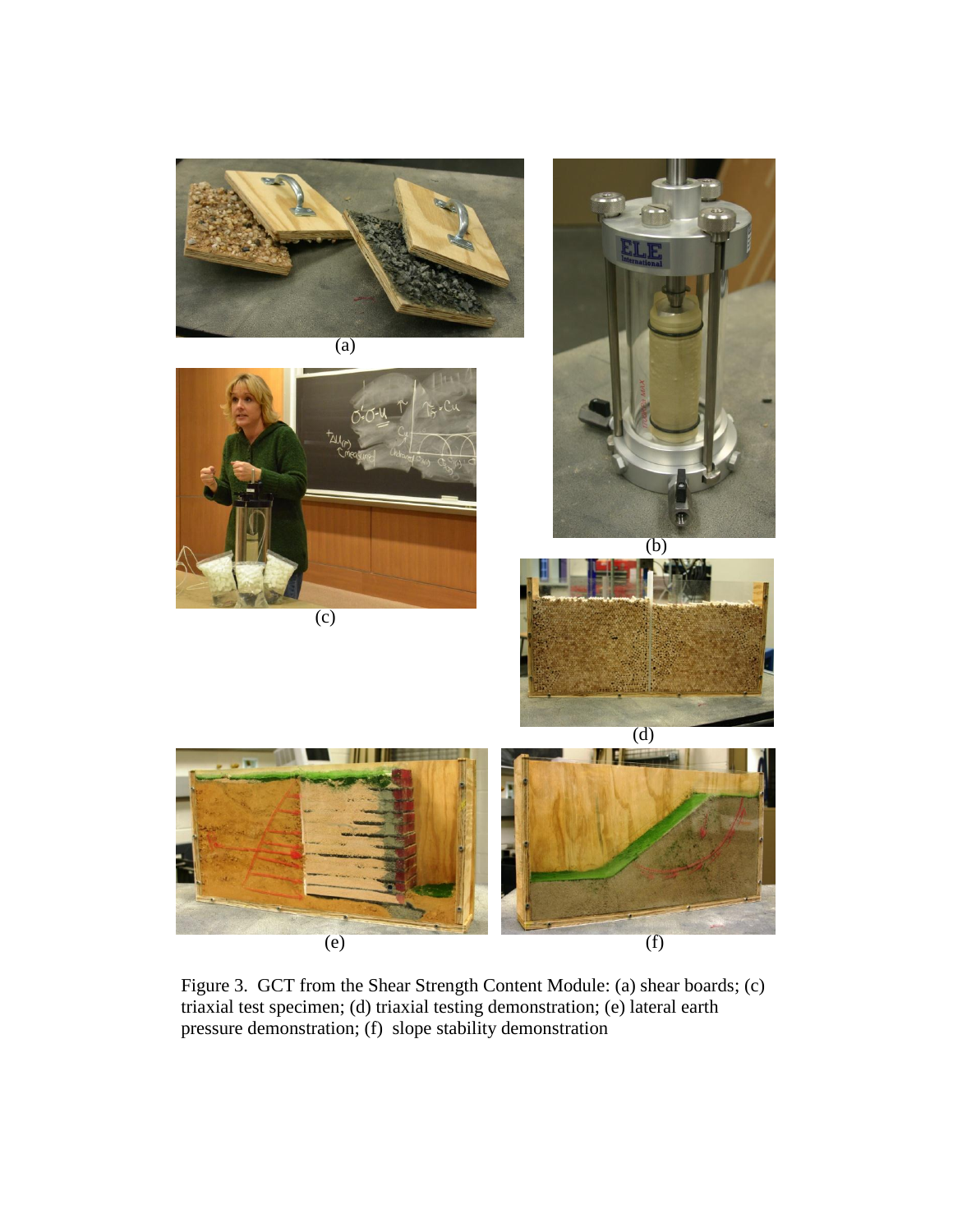| Module         | Day | Date   | Topic                                                       |  |  |  |
|----------------|-----|--------|-------------------------------------------------------------|--|--|--|
| Intro          | Mon | 8/20   | Introduction to Geotechnical Engineering                    |  |  |  |
|                | Wed | 8/22   | Subsurface Exploration <sup>1-1</sup>                       |  |  |  |
| 1              | Fri | 8/24   | Required Recitation Exercise (Boring Logs) <sup>1-2</sup>   |  |  |  |
|                | Mon | 8/27   | Phase Diagrams <sup>1-3</sup>                               |  |  |  |
|                | Wed | 8/29   | <b>Phase Diagrams</b>                                       |  |  |  |
|                | Fri | 8/31   | Recitation                                                  |  |  |  |
|                | Mon | 9/3    | <b>HOLIDAY - NO CLASS</b>                                   |  |  |  |
|                | Wed | 9/5    | Soil Structure and Index Properties <sup>1-4,1-5,1-6</sup>  |  |  |  |
|                | Fri | 9/7    | Recitation                                                  |  |  |  |
|                | Mon | 9/10   | Soil Structure and Index Properties <sup>1-4,1-5,1-6</sup>  |  |  |  |
|                | Wed | 9/12   | Soil Classification                                         |  |  |  |
|                | Fri | 9/14   | Recitation                                                  |  |  |  |
| $\overline{2}$ | Mon | 9/17   | $Comparation1-7$                                            |  |  |  |
|                | Wed | 9/19   | Groundwater Fundamentals and 1D Flow <sup>2-1</sup>         |  |  |  |
|                | Fri | 9/21   | Test 1                                                      |  |  |  |
|                | Mon | 9/24   | Groundwater Fundamentals and 1D Flow <sup>2-1</sup>         |  |  |  |
|                | Wed | 9/26   | $2D$ Flow <sup>2-2</sup>                                    |  |  |  |
|                | Fri | 9/28   | Recitation                                                  |  |  |  |
|                | Mon | 10/1   | 2D Flow                                                     |  |  |  |
|                | Wed | 10/3   | Soil Stress and Mohr's Circle <sup>2-3</sup>                |  |  |  |
|                | Fri | 10/5   | Recitation                                                  |  |  |  |
|                | Mon | 10/8   | <b>HOLIDAY - NO CLASS</b>                                   |  |  |  |
|                | Wed | 10/10  | Mohr's Circle and Stress Distribution                       |  |  |  |
|                | Fri | 10/12  | Recitation                                                  |  |  |  |
|                | Mon | 10/15  | <b>Stress Distribution</b>                                  |  |  |  |
|                | Wed | 10/17  | Effective Stress <sup>2-4</sup>                             |  |  |  |
|                | Fri | 10/19  | Recitation                                                  |  |  |  |
| 3              | Mon | 10/22  | $Consolidation3-1$                                          |  |  |  |
|                | Wed | 10/24  | Consolidation <sup>3-2</sup>                                |  |  |  |
|                | Fri | 10/26  | Test 2                                                      |  |  |  |
|                | Mon | 10/29  | <b>Consolidation Examples</b>                               |  |  |  |
|                | Wed | 10/31  | Time Rate of Consolidation <sup>3-3</sup>                   |  |  |  |
|                | Fri | 11/2   | Recitation                                                  |  |  |  |
|                | Mon | $11/5$ | Time Rate of Consolidation                                  |  |  |  |
| $\overline{4}$ | Wed | 11/7   | Shear Strength Fundamentals and Testing <sup>4-1,4-2</sup>  |  |  |  |
|                | Fri | 11/9   | Recitation                                                  |  |  |  |
|                | Mon | 11/12  | Shear Strength Fundamentals and Testing <sup>4-3,4-4</sup>  |  |  |  |
|                | Wed | 11/14  | Shear Strength Fundamentals and Testing <sup>4-3,4-4</sup>  |  |  |  |
|                | Fri | 11/16  | Test 3                                                      |  |  |  |
|                | Mon | 11/19  | Basics of Lateral Earth Pressure Theory <sup>4-5, 4-6</sup> |  |  |  |
|                | Wed | 11/21  | <b>HOLIDAY - NO CLASS</b>                                   |  |  |  |
|                | Fri | 11/23  | <b>HOLIDAY - NO CLASS</b>                                   |  |  |  |
|                | Mon | 11/26  | Basics of Slope Stability <sup>4-7</sup>                    |  |  |  |
|                | Wed | 11/28  | <b>Basics of Bearing Capacity</b>                           |  |  |  |
|                | Fri | 11/30  | Test 4                                                      |  |  |  |

Table 5. Sample Course Schedule for CEGR 3278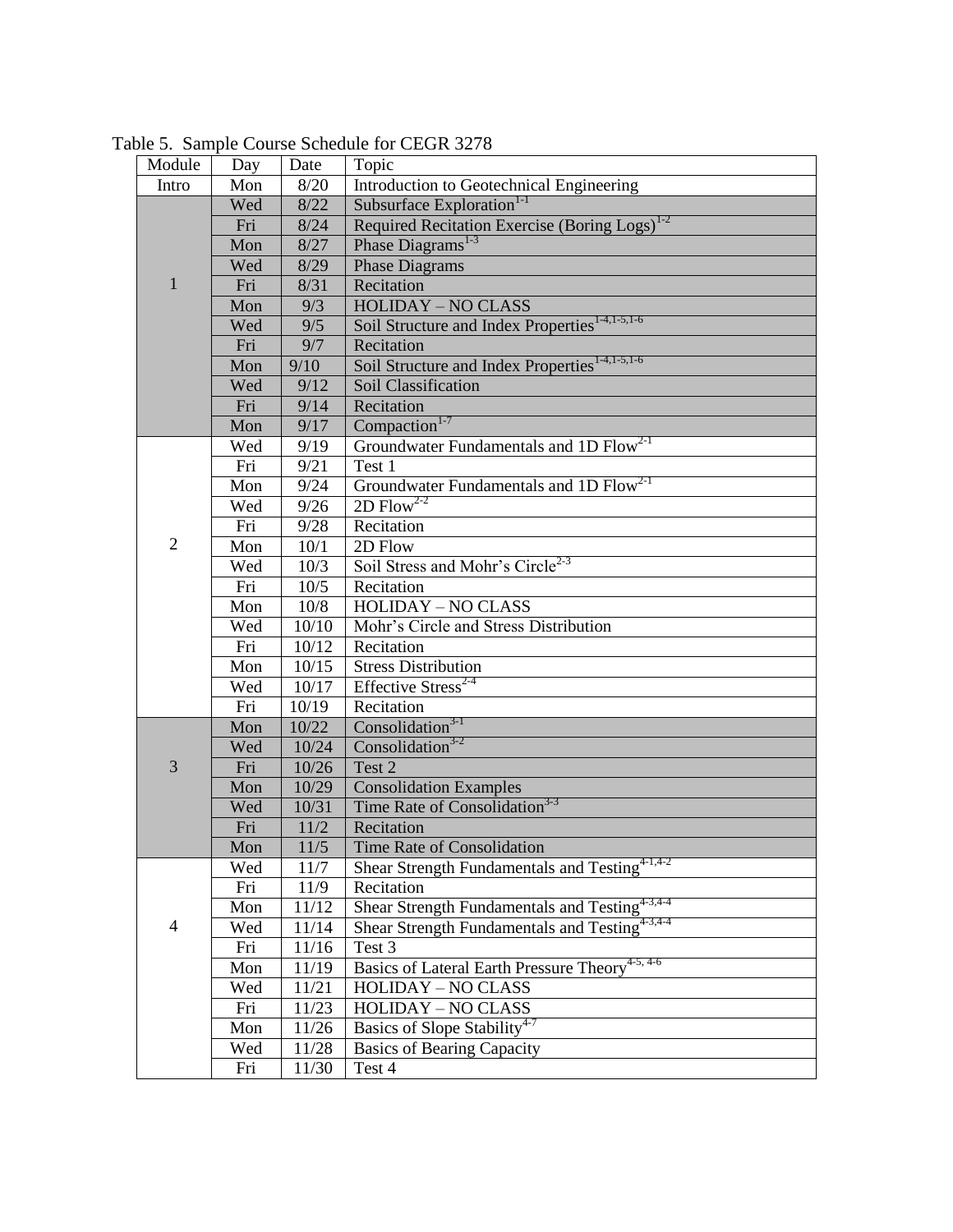#### **Project Participants**

Participants of this study include the instructor of the course (also serving as the principle investigator for this NSF funded project), consenting undergraduate students enrolled in four semesters of the required Geotechnical Engineering course at UNC Charlotte, and the four faculty members associated with the internal and external evaluation team. By the end of this project (Spring 2013), the instructor will have taught the course for the purpose of this project during two fall and two spring semesters to ensure consistency. There are typically 50-60 students enrolled in the fall and 25-35 students enrolled in the spring. There have only been 1-3 students per semester that have elected not to participate in this study in the three semesters that the course has been taught as part of the project. The authors believe that the high consent rates exist because the majority of the assessment instruments are required activities for the class (quizzes and tests) and minimal additional effort is required from the students to participate in this study (short student interviews). While this course is also offered during the summer, those students are not included as part of the student sample since the course taught during the semester is taught at an accelerated rate, which changes the dynamics of the course.

#### **Design Methodology and Evaluation Plan**

The evaluation team includes an education assessment expert from the UNC Charlotte College of Education, an internal evaluator within the same Civil and Environmental Engineering Department, and two external evaluators with engineering education evaluation expertise from other Universities across the United States. The internal and external evaluators provide on-going recommendations. The comprehensive evaluation plan evaluates the effectiveness of the implementation process and will assess the impact of GCT on comprehension (per lecture) and retention (during the course of the semester) using both "prepost single group outcome design" and "comparison (cross-sectional) group design" methods. The skills and perceptions developed by the students that will serve as the 'control group' during the first two semesters will be compared with the skills and perceptions developed by the 'treatment group' during the last two semesters. An extensive instrumentation plan has been developed using both qualitative and quantitative instruments as described below.

Quantitative instruments include 1) pre and post student surveys, 2) short quizzes, 3) content module tests, and 4) the final exam. Quantitative data from criteria-based assessments will be analyzed using statistical procedures. The quantitative assessment design for this project is outlined in Figure 4. While all quantitative instrumentation questions on the quizzes and tests will be identical for 'control' and 'treatment' groups, it is important to note that this methodology assumes the overall intellect of the students across all four semesters are approximately equivalent and, therefore, comparable when analyzed as a 'control group' versus a 'treatment group'. This is a fair assumption since previous enrollment numbers and the student demographic information do not change significantly from year to year over such a short time period.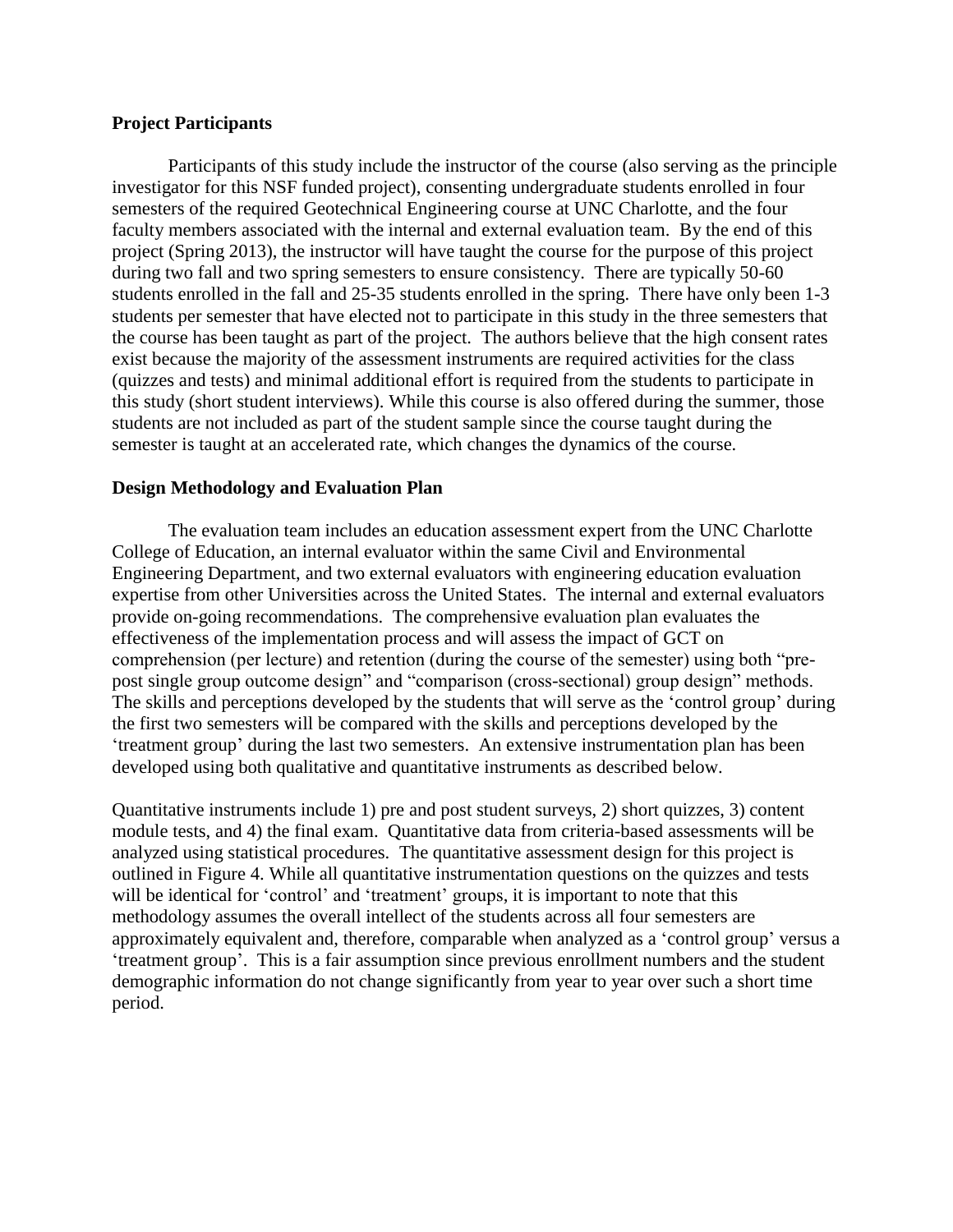

Figure 4. Quantitative Assessment Design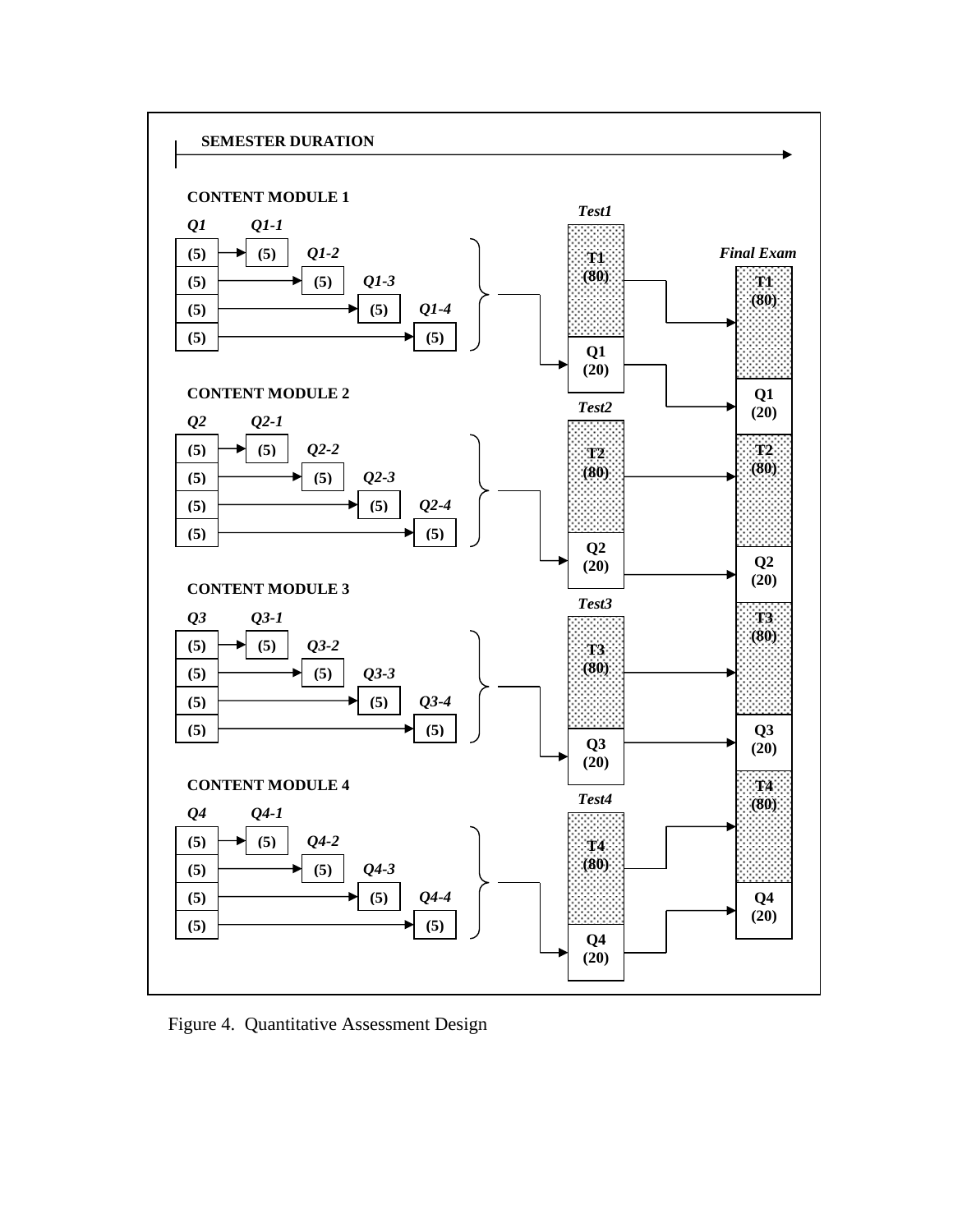An 80 point, multiple-choice pre-quiz covering the material from all four content modules is conducted at the beginning of the semester to assess prior knowledge of the material and provide a baseline for each participant. It is expected that the students will have very little (if any) prior knowledge of the subject matter unless they have taken the class before and/or have geotechnical work experience. Throughout the semester, students will be given short-quizzes at the end of most lecture periods. Short answer and true-false questions will be included on these quizzes and the type and difficulty of the question(s) presented during each short-quiz will parallel the type and difficulty of the questions presented on the pre-quiz to ensure parallel form reliability. As a result, the five short-answer questions on the short-quiz can be compared to parallel questions on the pre-quiz to assess comprehension (per lecture).

A test is conducted at the end of each content module. Exactly 20% of each test will include short answer questions that are parallel in type and difficulty to the questions presented on the quizzes and the pre-quiz. The remaining portion of the test requires a higher level of problem solving ability. A final exam with the exact same format will be conducted at the end of the semester. The exam is organized to reflect equal points from each content module with 20% short answer questions with 80% work out problems that parallel the type and difficulty of the tests.

Comprehension and retention will be assessed by comparing the answers from the prequiz to the short answer results on the four tests and the final exam. The remaining 80% of each test will be compared to the parallel sections on the final exam to assess retention during the semester. Finally the results from the 'control group' participants during the first two semesters will be compared to the results from the 'treatment group' participants during the last two semesters to determine the numerical impact of the newly implemented GCT. It is important to note that points will be assigned to each question ahead of time in such a way that any subjectivity during the grading process is eliminated.

GCT are not implemented during the first two semesters of this study, but the same quantitative instruments will be used during all four semesters. While the instructor teaches this course every year, previous data cannot be used since the course structure and instrumentation for this project have been specifically organized so that a clear evaluation can be performed between the 'control' and 'treatment' years. Additionally, the instructor has continued to modify her curriculum, assessment tools, and teaching methods with each semester as she has developed her skills as an educator so the consistency is not present for the purpose of this study. For this reason, it is critical that an equivalent 'control group' is assessed during this project for a valid comparison with the 'treatment group'.

Qualitative data is collected from 1) observation field notes acquired by the assessment expert and the internal evaluator in the classroom, 2) instructor teaching logs that document instructor perceived successes, failures, and challenges, and 3) student interviews conducted by the assessment expert. All data will be analyzed using constant comparison method from grounded theory where statements will be grouped by common themes. The emerging themes will be adapted during the data analysis procedures. Regarding the classroom observations, the interrater reliability (agreement between the two evaluators) will be assessed to ensure consistency and un-bias in the ratings. Regarding the student interviews, five participating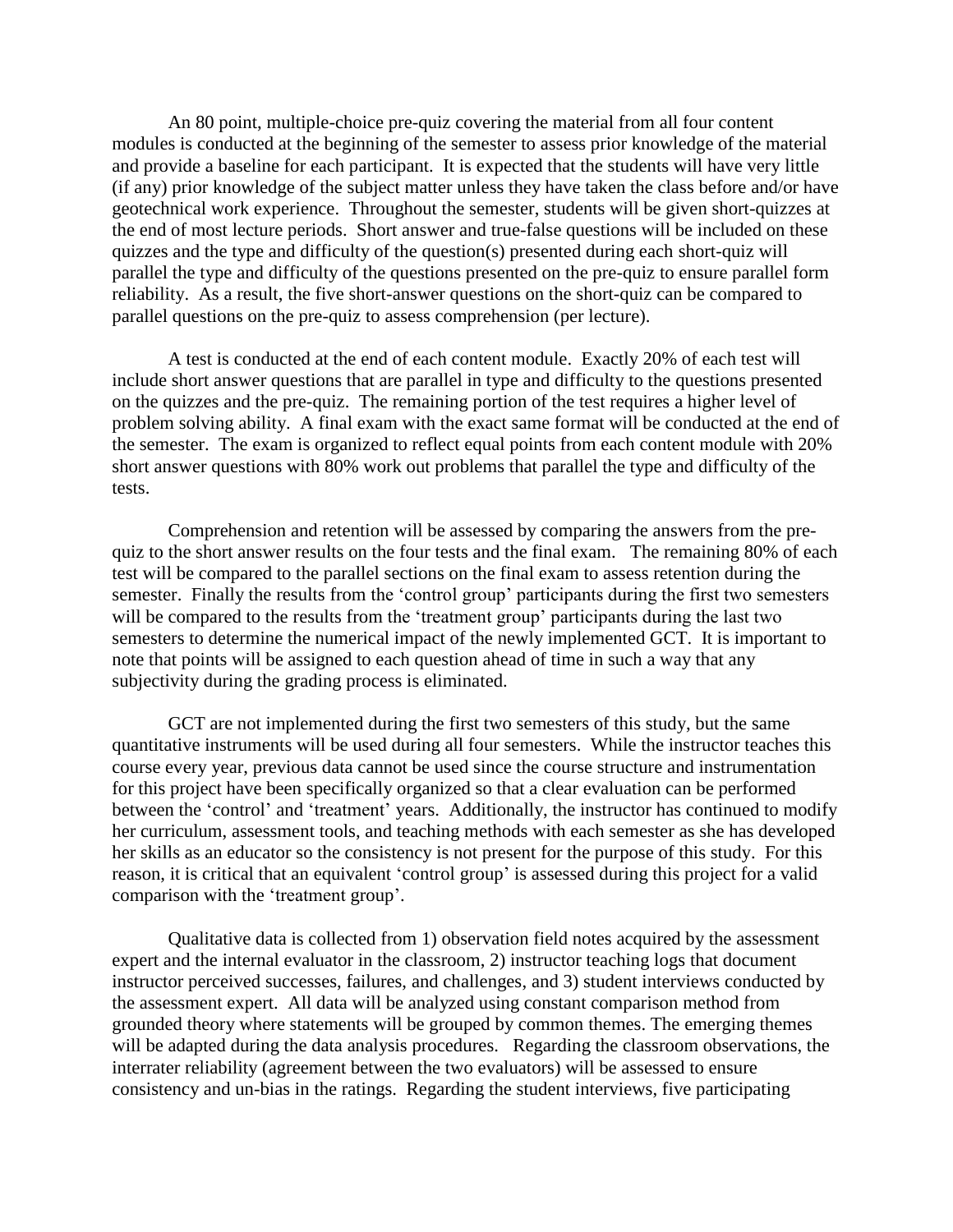students will be randomly selected at the end of each content module, and their interviews will be recorded and transcribed verbatim. Common themes and the frequency of each theme will be summarized to provide the student perspectives on how well the curriculum was implemented and how well received the newly developed curriculum was. Suggestions from the students will also be considered in the refinement of the curriculum.

Student data on criteria-based assessments will be analyzed in two ways: (1) participating students in each semester will be considered as individual samples and (2) participating students in each academic year (fall and spring) will be considered as a complete sample. This will identify possible differences between the students who enroll in the fall and the spring semesters (if any) and will also aid in the formative evaluation. If no differences are identified between the fall and spring semesters for each year, then all students in a single academic year will be merged into one large group to increase the sample size and the statistical power of the analyses. Mixed design Analysis of Variance (ANOVA), also known as Split-Plot ANOVA, as well as t-tests will be used for statistical analyses, and a family-wise alpha-level of 0.05 will be used for statistically significant difference.

Repeated-measures t-tests will be employed to measure statistically significant gains of 'student comprehension per lecture' measured by the short-quizzes against their prior knowledge of the fundamental concepts measured by the pre-quizzes. Recall that each pre-quiz evaluates their knowledge of the material to be covered over the following comparative content module, and the mean student scores on each quiz will be compared to the mean scores for each corresponding section in the pre-quiz (recall Figure 5).

Repeated-measures t-tests will also be employed to measure statistically significant gains of 'student retention during the course' as measured by the four tests given each semester against their performance on the final exam. The final exam contains all contents covered in each of the previous quarterly tests, and the mean student scores on each quarterly test will be compared to the mean scores for each corresponding section in the final exam.

Independent sample tests will be employed to compare students' comprehension and retention of the material in the same way as described for repeated-measures but not within the same group of the students. Instead, 'treatment group' student data from the second two semesters will be compared to 'control group' student data collected during the first two semesters, crosssectionally. Table 6 summarizes the details of the extensive project evaluation plan.

The results collected from the first two semesters including the 'control group' are presented in detail in a companion paper<sup>1</sup>. Analyses of these data suggests that while all students gained significantly in the content knowledge, they want more real-world examples that can help them make the connection between what they learn from the textbook and what they are expected to do in the actual civil engineering field.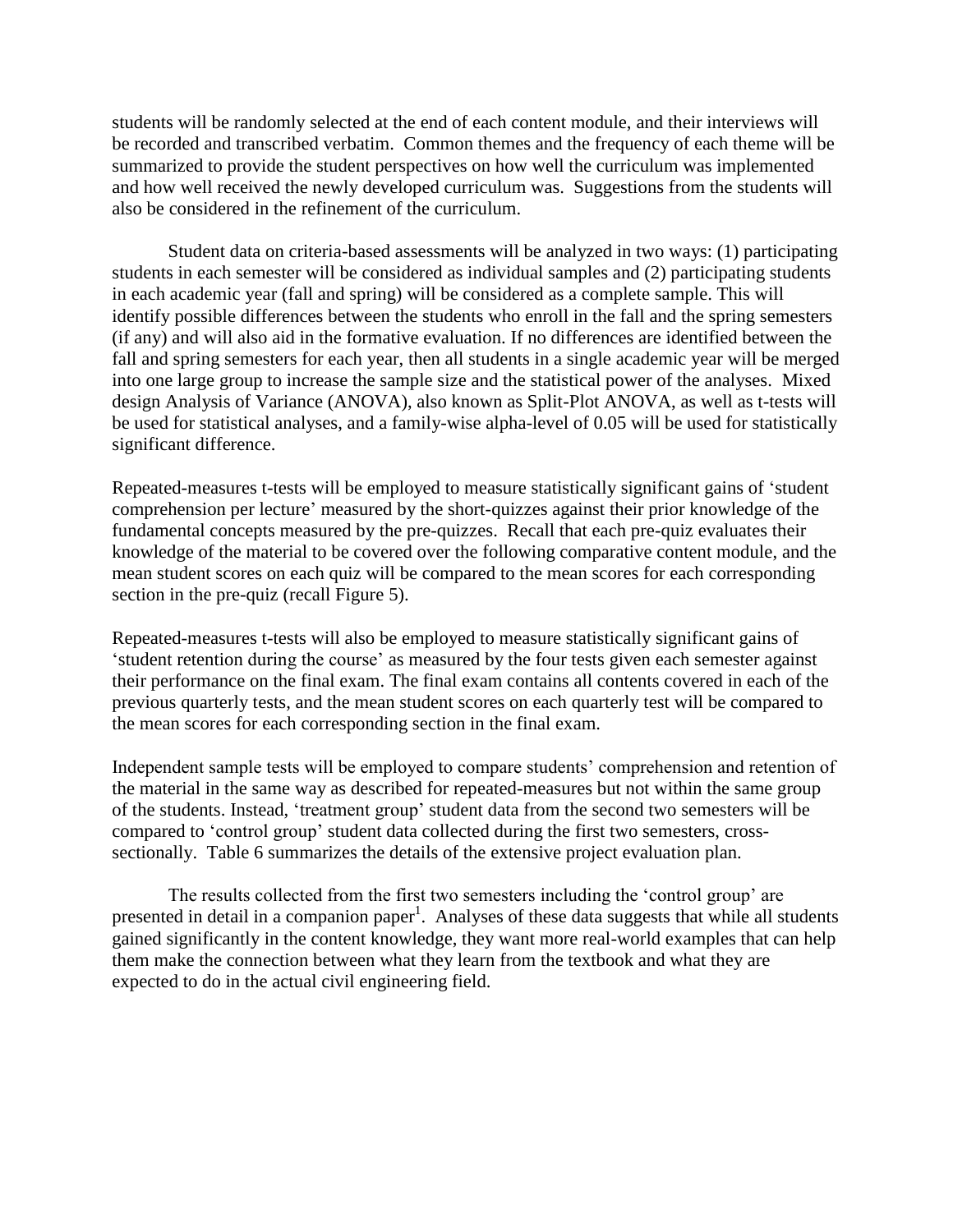| <b>Objectives</b>                             | <b>Outcomes</b>                                                             | Methods                                                | Data Sources                                        | Schedule                                                                                 |
|-----------------------------------------------|-----------------------------------------------------------------------------|--------------------------------------------------------|-----------------------------------------------------|------------------------------------------------------------------------------------------|
| Effective<br>Implementation                   | <b>GCT</b><br>Implementation<br>Plan<br>Course Syllabus<br>with Learning    | <b>Teaching Logs</b><br>& Reflections<br>(Qualitative) | Instructor:<br>Dr. Warren                           | <b>After Each</b><br>Implementation<br>Course Lecture<br>(as necessary)<br>During Year 2 |
|                                               | Objectives<br>Fidelity of the<br>Implementation<br><b>Increased Student</b> | Observation<br><b>Field Notes</b><br>(Qualitative)     | Internal<br>Evaluators:<br>Dr. Wang<br>Dr. Anderson | 4 Times Per<br>Semester<br>During Year 2                                                 |
|                                               | Participation &<br>Satisfaction                                             | Student<br><b>Interviews</b><br>(Qualitative)          | 5 Random<br>Participating<br><b>Students</b>        | 4 Times Per<br>Semester<br>During Both<br>Years                                          |
| Assessed<br>Comprehension<br>(Per Lecture)    | Improved<br>Comprehension Of<br>Fundamental<br>Geotechnical                 | Pre-Quizzes<br>(Quantitative)                          | Participating<br><b>Students</b>                    | 4 Times Per<br>Semester<br>During Both<br>Years                                          |
|                                               | Concepts                                                                    | Quizzes<br>(Quantitative)                              | All Students                                        | 16 Times Per<br>Semester<br>During Both<br>Years                                         |
|                                               |                                                                             | Student<br>Interviews<br>(Qualitative)                 | 5 Random<br>Participating<br><b>Students</b>        | 4 Times Per<br>Semester<br>During Both<br>Years                                          |
| Assessed<br>Retention<br>(During<br>Semester) | <b>Improved Retention</b><br>Of Fundamental<br>Geotechnical<br>Concepts     | Quizzes<br>(Quantitative)                              | <b>All Students</b>                                 | 16 Times Per<br>Semester<br>During Both<br>Years                                         |
|                                               |                                                                             | <b>Tests</b><br>(Quantitative)                         | All Students                                        | Four Times Per<br>Semester<br>During Both<br>Years                                       |
|                                               |                                                                             | Final exam<br>(Quantitative)                           | All Students                                        | End of<br>Semester<br>During Both<br>Years                                               |

Table 6. Summary of the Project Evaluation Design

#### **Acknowledgements**

This project was funded by the National Science Foundation TUES Program through the Division of Undergraduate Education (Proposal 0837647). The authors would specifically like to acknowledge the evaluators serving on the project. Dr. Miguel Pando (UNC Charlotte) is serving as the internal evaluator. Dr. David Elton (Auburn University) and Dr. David Bloomquist (University of Florida) are serving as the external evaluators.